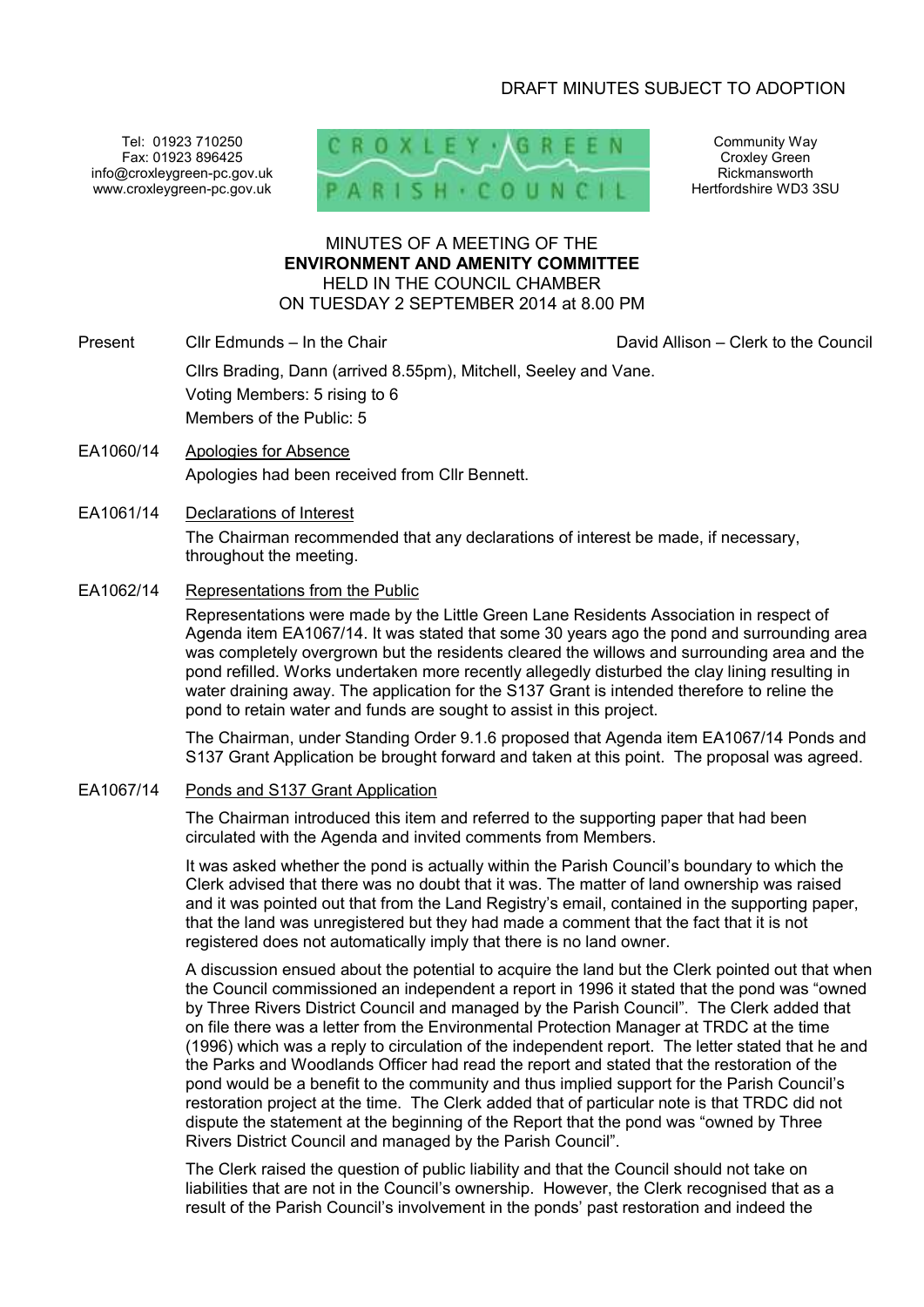statement in the report that the pond was managed by the Parish Council, the Council had previously knowingly or not accepted a liability in respect of the pond.

It was asked whether the Committee had authority to made the S137 Grant award to which the Clerk referred to the supporting paper which made it clear that Council had delegated the matter to the Committee so that it could consider the Grant and the Committee's Pond Budget together.

It was proposed and seconded that the Grant of £1,000 be made and that the Committee's Pond Budget of £1,000 should be given to the project. The proposal was agreed but it was requested that the Clerk investigates the possibility of land acquisition and that the Clerk clarifies the matter of public liability.

#### **Resolved:**

- that the Grant of £1,000 be made and that the Committee's Pond Budget of £1,000 should be given to the project;
- that the Clerk investigates the possibility of land acquisition;
- that the Clerk clarifies the matter of public liability.

 The representative of the Little Green Lane Association thanked the Council and left the meeting. There were other Members of the public remaining for another Agenda item so the Chairman proposed that Agenda item EA1066/14 Car Parking and Post on The Green be moved up the Agenda under Standing Order 9.1.6. The proposal was agreed.

# EA1066/14 Car Parking and Posts on the Green

The Chairman introduced this item and referred to the supporting paper. He stated that as The Green is not owned by the Parish Council it has no authority for it but there is a perceived problem with unauthorised car parking and it needs to be established whether this is, in fact, a problem that needs addressing.

It was pointed out that a number of cars are parked during the day on the cross-over access to the Artichoke public house but are probably not pub users but more likely employee cars from a local company in New Road. It was noted that the extension to the Artichoke pub had resulted in car parking spaces being reduced and a number of cars do park in Old Barn Lane and Green Lane when visiting the pubs. Members were concerned that there were on occasions a significant number of cars parked near Providence Hall which may be arising from activities at the Guild of Sports.

A Cllr stated that he had requested an Officer at TRDC to write to the publicans on the Green to remind them that there is no parking on the Green and to advise their clientele accordingly but it was recognised that the success of the pubs was to be commended so a 'light touch' was required when dealing with the problem.

It was recognised that the thin posts installed by the Council were really not up to the job and were proving unpopular and that perhaps if new and additional posts are required then they should be of the 'square' style that are seen at Elmcote Way and Copthorne Road.

It was also pointed out that there is an annual problem with car parking in respect of the open evening at Rickmansworth School and that it should be for the school to arrange car parking rather than a free for all on the Green.

It was also noted that some residents on the Guild of Sports side of the Green were considering the Green as an extension to their property and using it for parking cars and that they should be reminded that there should be no parking on the Green.

A Cllr pointed out that the matter of land ownership was not the issue when it came to car parking given that under the existing Bye-Law it is a civil offence and therefore could not be enforced by the Police or Traffic Wardens but only by civil action by the land owner. Such action is time consuming and expensive and accordingly more should be done to put more posts in even to the point that some areas are completed enclosed by posts. An example of what could be done was cited which were the posts and rail system that was installed on ground opposite the Harvester which also historically had had a car parking problem. It was suggested that a letter be written to TRDC drawing their attention to the matter again with a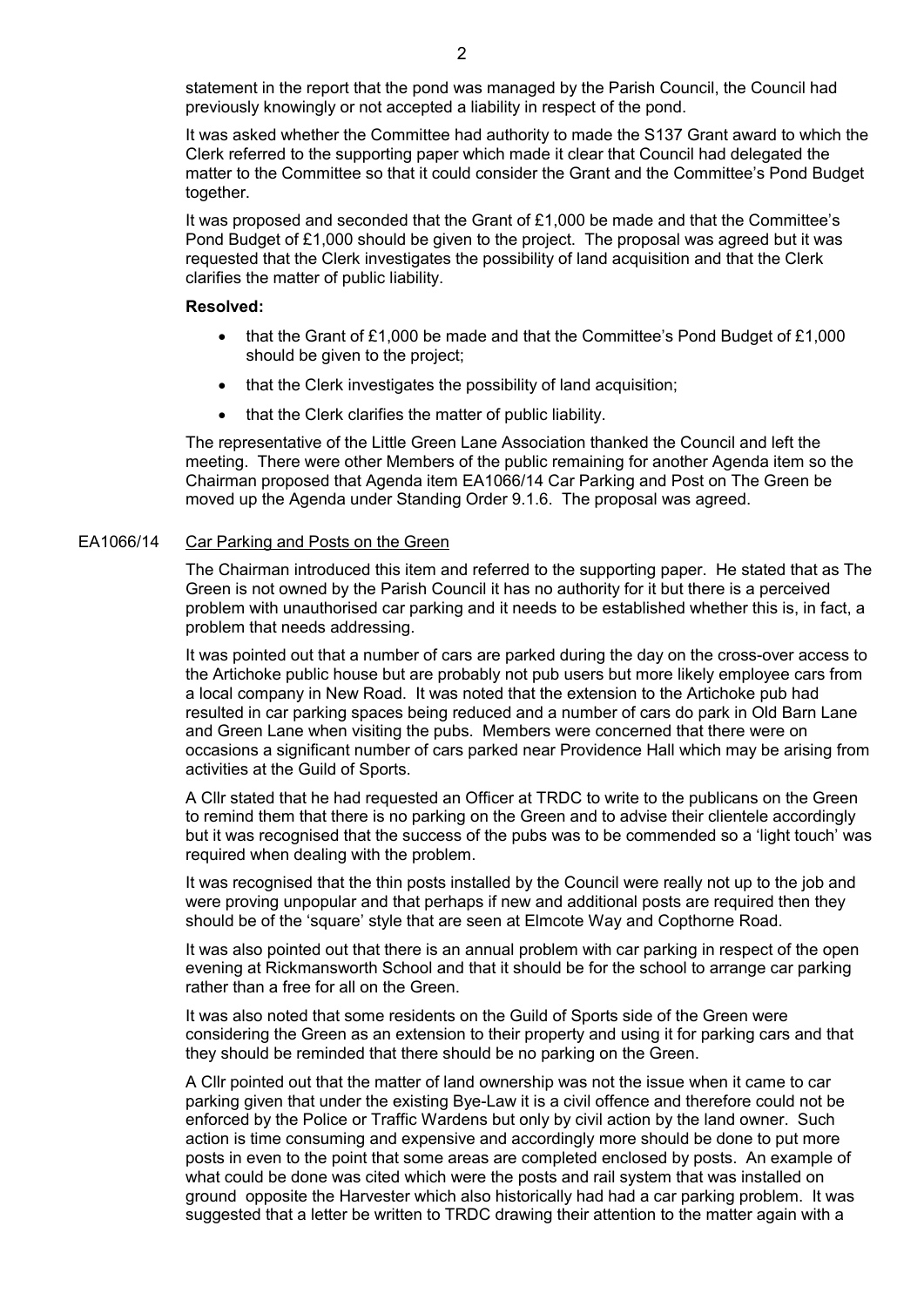view to arranging a site meeting to discuss what practical measures can be effectively taken.

It was commented that there were one or two 'No Parking' signs and perhaps there should be more non obtrusive signs installed to reemphasise the no parking restrictions.

### **Resolved:**

- that the Clerk writes to the groups that use the Guild of Sports; to Rickmansworth School; to the office in New Road; and to owners of property near to the Guild of Sports to remind them all of the no parking restrictions.
- The Clerk writes to TRDC to arrange a site meeting:
- That more substantial posts be installed where appropriate having taken account of the views of TRDC from the site meeting.

## EA1063/14 Minutes

#### **Resolved:**

• That the Minutes of the meeting held on Tuesday 1 July 2014 be approved and be signed by the Chairman.

Cllr Dann arrived at 8.55pm increasing voting numbers from 5 to 6 Members.

## EA1064/14 Matters Arising

EA1056/14 Land at A412 Watford Road, East of Sycamore Approach. The Clerk was asked whether there had been any progress on this matter. The Clerk advised that the Senior Ranger has only recently returned from holiday and that the priority has been the induction of the new Ranger since that time. However, the Senior Ranger will be taking a look at the site to see what needs to be done before an approach is made to HCC.

## EA1065/14 Works List

The Chairman introduced this item and invited comments.

It was commented that if the Rangers visit the school gardening clubs in the near future they should tell them about the Croxley Show to be held in St Oswald's Church Hall on Saturday 13 September.

A Cllr noted that there was no mention of Croxfest on the Works List to which the Clerk advised that the organisers are extremely good at making sure the site is cleared of litter etc after the event and in practice there has been no need to roster the Rangers for additional clear up works.

#### **Resolved:**

- That the Works List for September 2014 be noted.
- EA1066/14 See above.
- EA1067/14 See above.

#### EA1068/14 Dog and Litter Bins at Old Merchant Taylors

The Chairman introduced this item and asked the Clerk to elaborate. The Clerk referred to the paper circulated with the Agenda and advised that the Old Merchant Taylors Residents Association had contacted the Council in regard to potentially installing two dog waste bins in the recreation area as there was an increasing problem with dog fouling.

The Clerk continued that the cost of purchase and installing the two bins would £593.04 which is a one off cost but there would be an recurring cost in regard to emptying the bins and these would be added to the Council's schedule for emptying with its contractor. The Clerk advised that the annual cost for emptying both bins would be £350.40 based on current costs with its contractor at £2.40 per bin per empty. The Clerk added that he would wish to have discretion